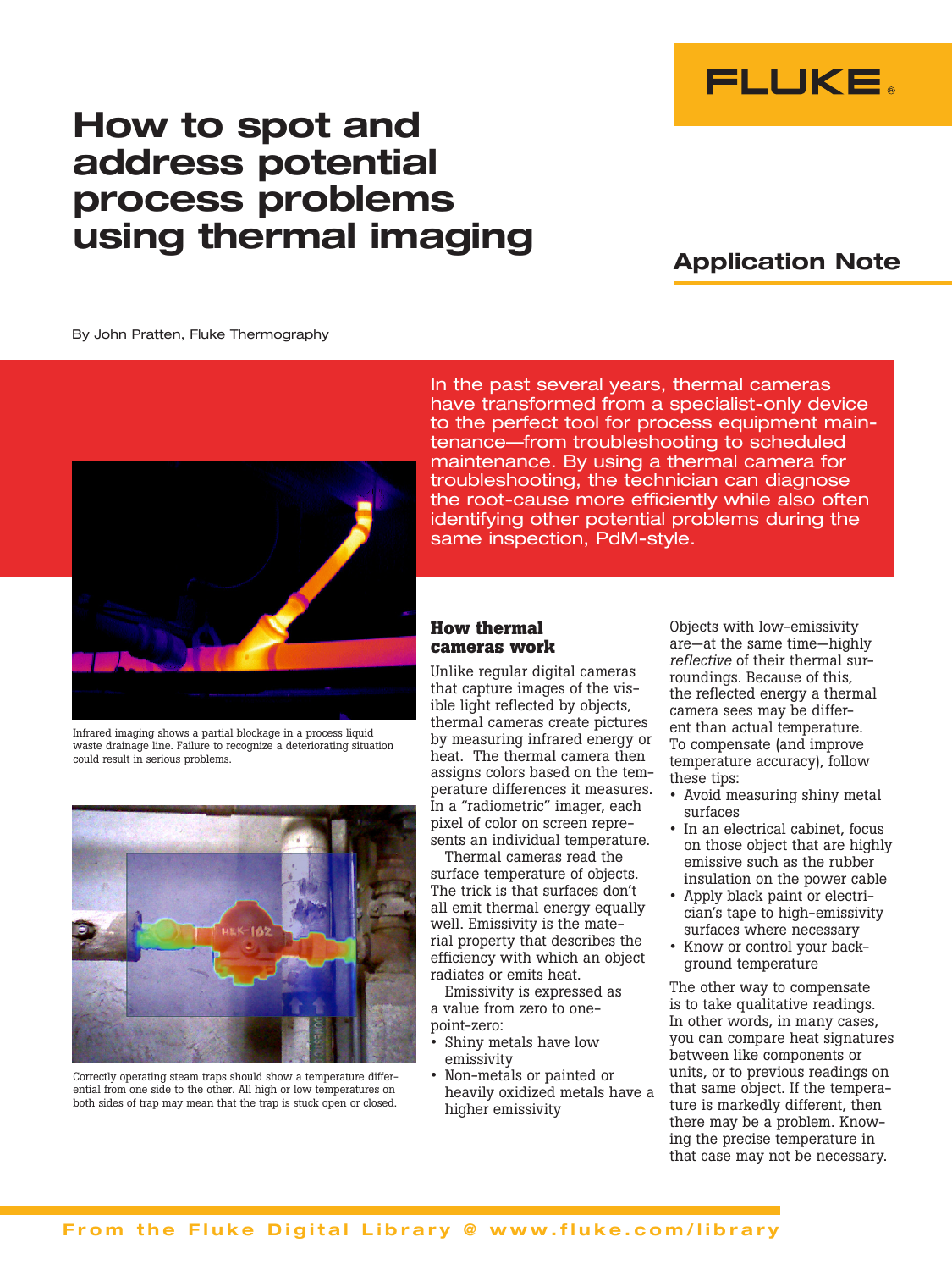#### 2 Fluke Corporation How to spot and address potential process problems using thermal imaging

## **Measurement guidelines**

To capture the best thermal images, follow these best practices:

- **•** Verify that the target is operating at a minimum 40 % of load (lighter loads don't produce much heat, making it hard to detect problems).
- **•** Within the safe zone of your equipment, get as close to your target as you can.
- **•** Don't "shoot" through doors; thermal gradients within an electrical cabinet make it impossible to understand the thermal impact inside the cabinet.
- **•** Infrared doesn't go through glass or plastic safety shields so you need to work around these items.
- **•** Account for wind and air currents that could cool the abnormal hot spots.
- **•** Account for ambient air temperatures, especially outdoors.

Hot/cool weather can mask component temperatures.

- **•** Not all problems are hot! Restricted flow in a cooling system could be indicated by a cooler than normal signature.
- **•** Think about how the equipment in question works and what its heat-related failure signatures are. It is important to understand the base line thermal pattern of the equipment you are thermally scanning.
- **•** Consider sources for reflective infrared radiation when working with low-emissivity assets.
- **•** When trending electrical or mechanical assets it's important to have consistent loads for accurate temperature data over time.

**Note:** While thermal imaging is non-contact, if you measure live electricity with the enclosure doors removed, NFAP 70E safety standards still apply. Wear appropriate personal protective equipment, try to stay four feet away from the object, and minimize time spent in the arc-flash zone.

## **Process applications for thermal imaging**

FLUKE .

- **•** Measure operational temperatures in motors or other rotating equipment.
- **•** Identify leaks, blockages and settling in sealed vessels, pipes, steam systems, and heat exchangers.
- **•** Capture process temperature readings.

#### **Inspecting motors and other rotating equipment**

Key inspection points for motors include:

- **•** Bearings
	- Bearings under equal load should display equal temperatures
	- A hotter bearing on sheave side of motor could indicate over-tightened belts
- **•** Belts
	- Sheaves that are hotter around circumference could indicate slipping belts
	- Belts that do not cool between the motor and blower sheaves could indicate slipping belts
	- Belts with unequal thermal patterns can indicate misalignment
- **•** Couplings
- **•** Electrical connections
- **•** Overall temperature, especially – Poor cooling, or
	- Internal problems
- Take the time to understand:
- How heat moves in the equipment via conduction and convection,
- **•** How the equipment functions and fails. Understand the manufacture's operating specifications for the equipment

Take a baseline image of all motors, to compare over time, and then routinely look for abnormal hot spots on the motor, under full load.

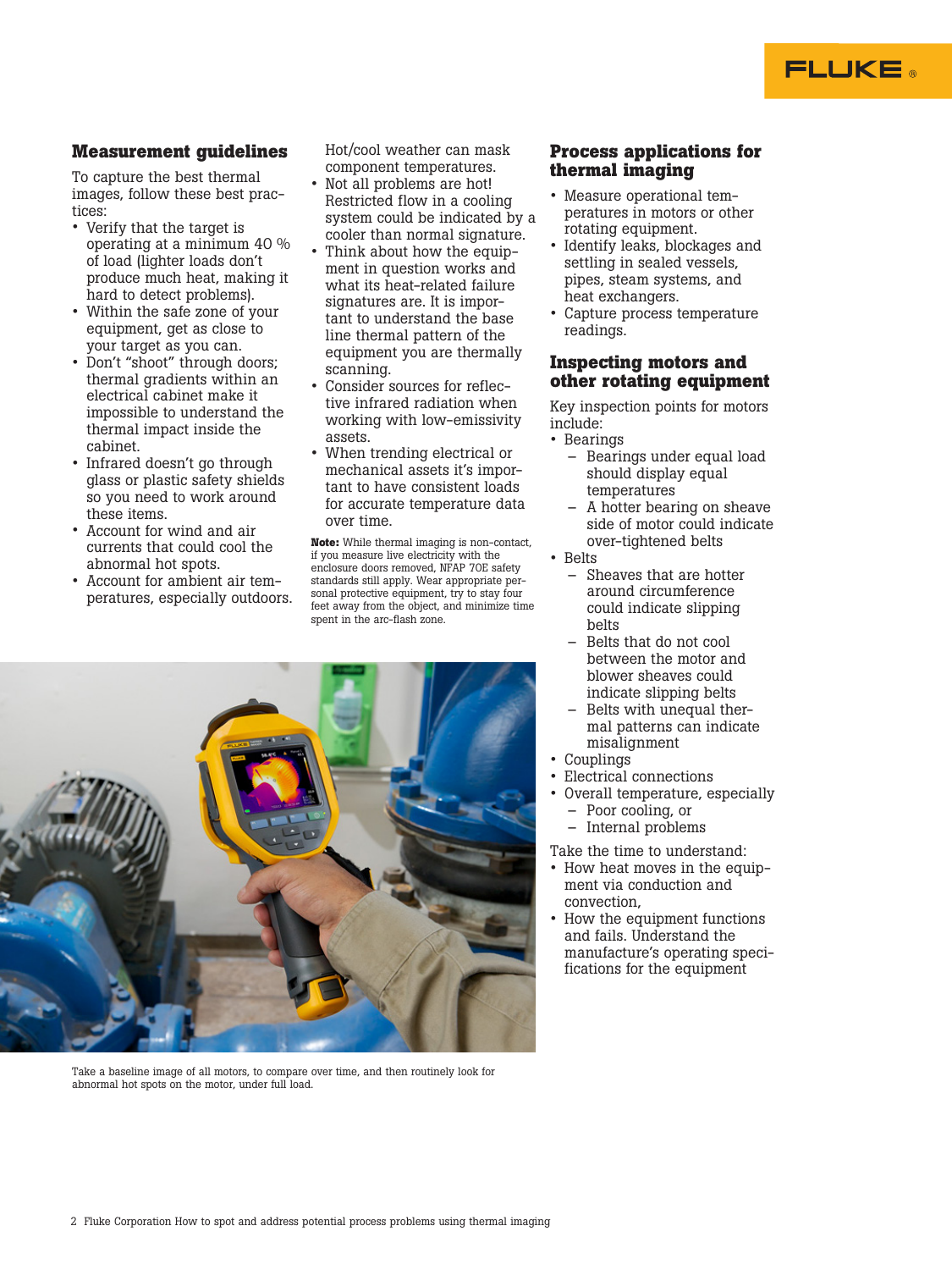Thermal signatures are often associated with machine health. Normal operation has a verifiable signature and problems often show up as differentials. To understand these, however, requires knowledge of the machine and how it fails.

With the help of your troubleshooting thermal camera, it pays to quickly check the overall motor temperature every so often, especially for smaller motors that may not get the kind of maintenance they should. Often these motors overheat before anyone notices otherwise. Use the motor temperature rating on the nameplate as a guide. Exterior motor temperatures are generally about 36 °F cooler than the interior temperatures.

For a routine or preventive maintenance program, it's ideal to start with a newly commissioned and freshly lubricated motor and take a snap shot of the key inspection points, while the motor is running. Use these images as baselines.

**Tip:** On new motors, watch the initial motor start up through your thermal camera. A wiring problem, alignment or lubrication issue will show up thermally before permanent damage is incurred.

As the motor ages, the components become worn, and heat-producing friction develops, the housings will begin to heat up. If possible, take additional thermal images at regular intervals, comparing them to the baseline to analyze the motor's condition. When the thermal images indicate overheating, generate a maintenance order.

When you are looking at *small bearings*:

- **•** Compare thermal patterns of one bearing to other similar ones in the same operation.
- **•** Remember that small bearing failures can result in fire, mechanical stress, belt wear and increased electrical loads.

Inspecting small bearings is one of the places infrared shines as a maintenance technology. There is often no other way to

inspect these and problems, while they may seem insignificant at first, can be serious. Another benefit is that the inspection is done while the equipment is operating.

When you are looking at *belts* and *sheaves*:

- **•** Guards may restrict your view.
- **•** Be sure to re-inspect belts and sheaves after corrective action is taken. While it is not always possible to get a clear view of the belts, thermography can provide valuable information about the condition of the belt and sheave.

When inspecting pumps and fans, focus on the *coupling*:

- **•** Look for irregularities—a healthy coupling should have a consistent thermal signature. Component wear will cause abnormal heat.
- **•** Alignment issues will show up as excess heat before they cause bearing problems and then irreversible damage.

## **Inspecting tanks and other sealed vessels**

FLUKE ®

Key inspection points:

- **•** Scan the outside surface of tanks for differences in temperature at different points
- **•** Gaskets, seals, and valves at openings
- **•** Tank levels—locate fluid, solid, "floater" levels and sludge
- **•** Refractory

While most large process tanks have built-in visual or electronic indicators for tracking product levels, they are not always reliable. Thermal inspections can reveal the interface between the liquid and the gas (usually air) in a vessel, indicating how full it is and whether the contents have settled or separated inappropriately. Knowing the correct levels avoids overfilling when a level sensor is faulty and ensures reliable inventory figures for raw materials and/or finished products.



Shafts made of shiny stainless steel can be tricky to measure with thermal cameras. Compensate by measuring close to the coupling.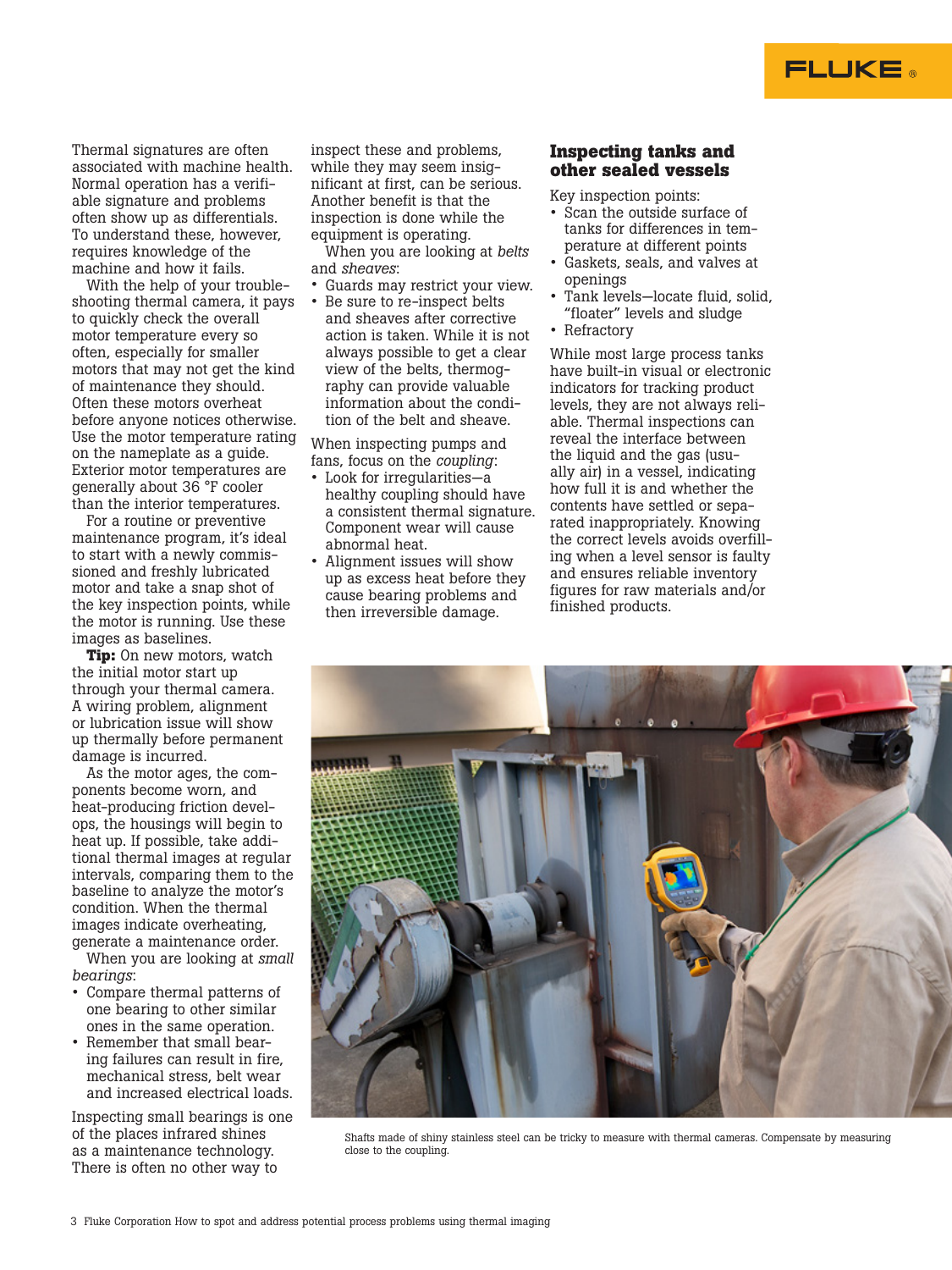



Thermal cameras can detect the level of fluid or other substance inside a tank, providing there is a temperature difference between the liquid, the air inside, and the air outside, and providing the tank is not made of a shiny material.

#### **Tank levels**

When a tank or silo is changing temperature, it's often possible to see the thermal patterns associated with the various levels inside. Knowing the sludge level, for instance, is invaluable when it comes to operating a continuous process or preparing to clean out a tank. Thermography can also reveal floating materials such as wax and foam as well as layers of different liquids, gases and even solids, such as the layer of paraffin that sometimes forms between the oil and water layers in separators, hindering their normal operation.

#### **Spotting leaky gaskets and seals**

Most leaks develop in or around a gasket or seal. Less often, corrosion will cause a weakness to develop and rupture the vessel. To find a leaky gasket or seal, scan the imager along the seal looking for thermal eccentricities. A large change in temperature along the seal or gasket indicates a loss of either

heat or cold—the signature of a failure.

#### **Valves**

A thermal camera can monitor process control valves for leakage, stiction (sticking) or excess friction. Also, a valve's excitation coil may overheat from working too hard, pointing to a problem such as current leakage or valve size mismatch. When thermography indicates a problem, technicians can follow up by calibrating the valve or the valve's positioner.

#### **Refractories**

Under the right conditions, a damaged refractory or liner will show up as hot or cool spots. Most leaks occur because of the failure of a seal or gasket, although sometimes corrosion will lead to a leak in a vessel's wall. Whatever its origin, a leak is likely to manifest itself as a temperature anomaly. When inspecting refractory insulation, look for hot areas associated with refractory thinning or failure. Cold areas associated with internal product build-up.

#### **Take Note:**

- **•** Gases have a higher heat capacity than the liquids, meaning the liquid products change temperature much more slowly than the gas in the headspace.
- **•** Since most tanks are located outside, their contents heat up during the day due to solar loading, and cool off at night. This temperature difference between the product and the headspace can usually be observed through most tank walls. This technique can work any time during the day but keep in mind that there will be times when the air and liquid or solid will be the same temperature and no apparent level will be visible. The level will start to become visible as the air gains or looses thermal energy.
- **•** A thermal image of a tank that is completely empty or completely full, or that has a shiny reflective skin, will appear uniform and no product level will be apparent. Otherwise, the product level will appear as an obvious thermal separation between the headspace and the product.
- **•** If the tank surface is shiny, or it has insulated walls, it may be difficult to inspect using thermal imaging.

High temperature refractory is designed to control heat transfer; as it degrades, it allows more heat to transfer to the outside of the device. In some cases, the cooler areas are the ones of interest as they may show product buildup inside a device.

#### **Steam traps, lines, radiators and convectors**

Thermal cameras can quickly see the trap and line temperatures into and out of steam traps. Check all transmission lines and follow pipe temperatures to the source of problems.

- **•** If temperature is low in steam pipe, low in trap and low in condensate return, trap may be stuck closed.
- **•** If temperature is high in steam pipe, high in trap, and high in condensate return, trap may be stuck open.